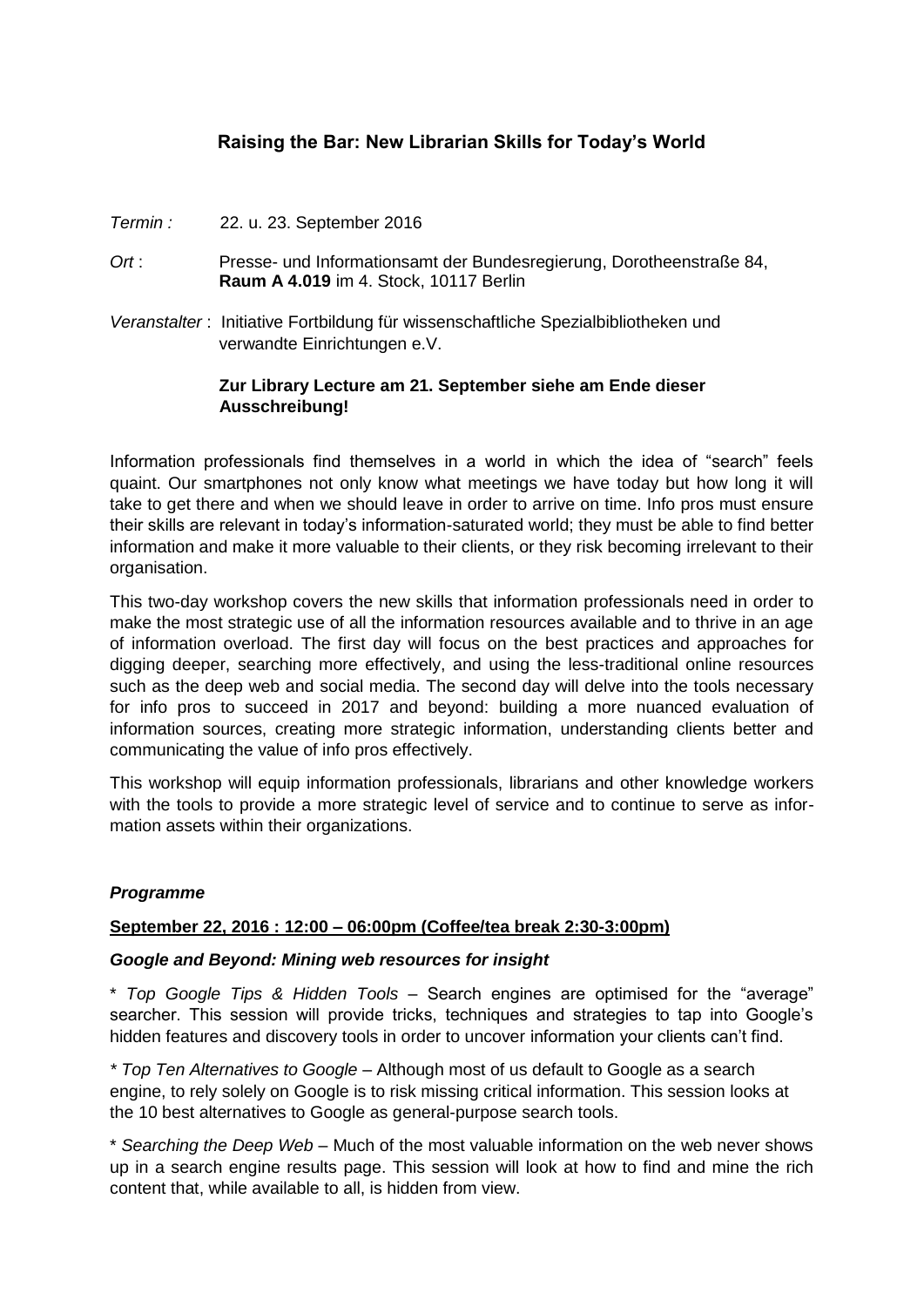*\* Harvesting Information From Social Media* – Social media networks have become the new Internet of 2016, and social networks are gold mines of useful intelligence. This session provides skills to effectively mine social media while protecting your privacy.

# **September 23, 2016 : 09:30am – 04:30pm** (**Coffee/tea break 11:00-11:30 am, lunch 12:30**

# **-01:15 pm, coffee/tea break 02:45-0315 pm)**

### *Raising the Bar: New Info Pro Skills for Today's World*

*\* Evaluating Information Quality* – In a world of viral information, a sceptical eye is more important than ever. This session will cover the new information evaluation skills required for social media, crowdsourcing, and information verification.

\* *Information Alchemy* – Info pros are looking beyond information retrieval and organization to providing strategic analysis and insights to their clients. Gulp! This session will provide practical and simple approaches for info pros to add intelligence to information and clearly differentiate themselves as Insight Experts.

*\* Learning What You Don't Know You Don't Know* –Info pros need to understand who they are "competing" with internally to provide high-end information services. This session will cover how you can find out what your clients *really* want today, so you can provide services they need, value, and will give you budget for.

\* *Embracing ROI* – Info pros have been challenged to demonstrate the Return on Investment for information services. Mary Ellen has developed a strategy for calculating the tangible savings an organization can realize with high-value information services and communicating that savings in ways executives can understand.

*Referentin : Mary Ellen Bates* Bates Information Services Inc [mbates@BatesInfo.com](mailto:mbates@BatesInfo.com) +1 303 772 7095

Sign up for [Thoughts From a Reluctant](http://eepurl.com/bnGaQb) Entrepreneur

Teilnehmerplätze : max. 40

- Kostenbeitrag : EURO 155,-- (early bird-Tarif bei Anmeldung bis zum 11. August 2016); danach: EURO 180,--
- Anmeldung : mit Angabe der Rechnungsadresse (u. e. eventuellen Mitgliedsnummer) bei : Evelin Morgenstern – Initiative Fortbildung … e.V. – E-Mail : [morgenstern@initiativefortbildung.de](mailto:morgenstern@initiativefortbildung.de) [www.initiativefortbildung.dee](http://www.initiativefortbildung.dee/)

Anmeldeschluss : 12. September 2016

**Wir machen darauf aufmerksam, dass Mary Ellen am Mittwoch, dem 21. September d.J. (14:00 bis 17:00 Uhr), an der TU Berlin (Raum wird noch bekanntgegeben) die Library Lecture 2016 bestreiten wird:**